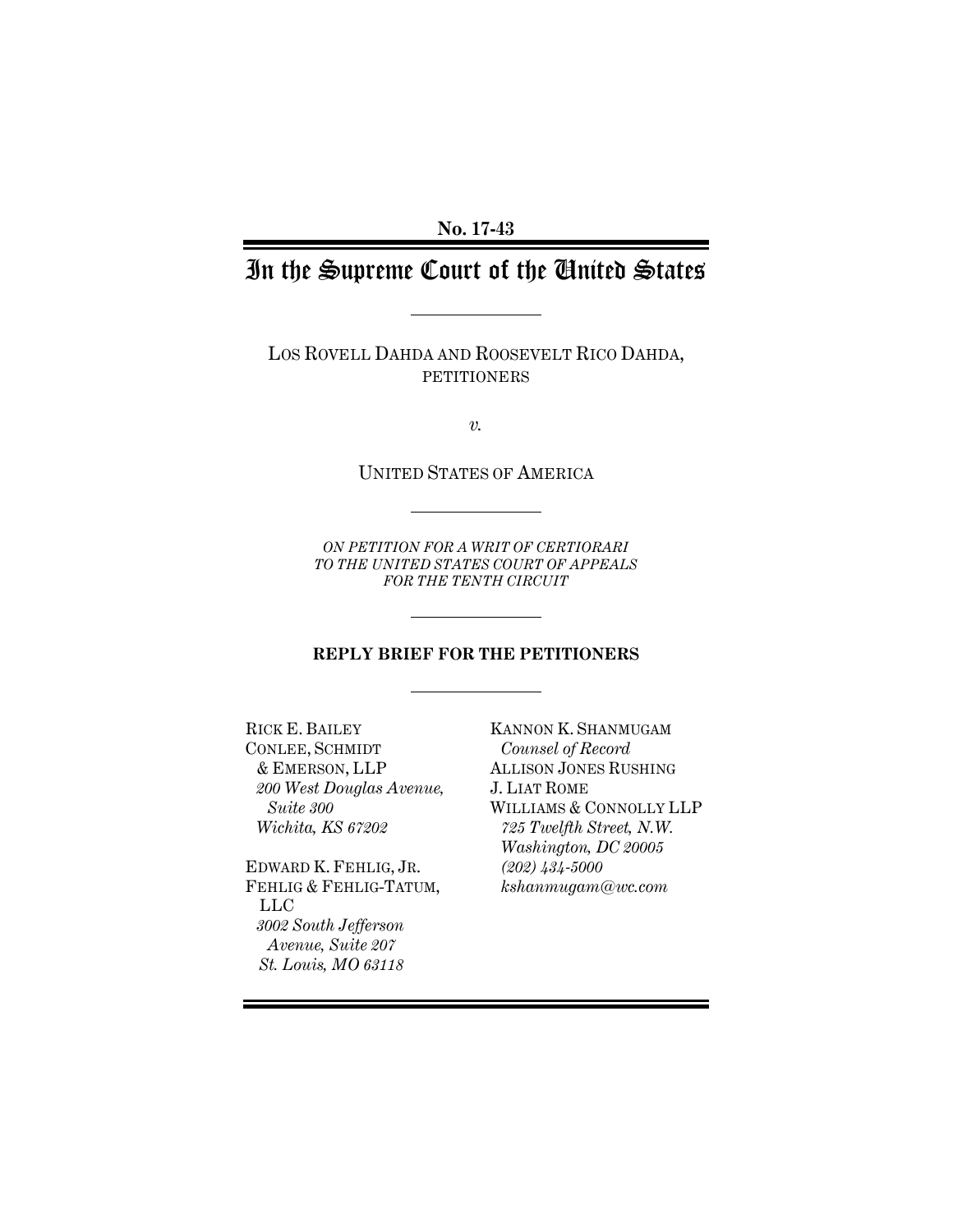### **TABLE OF AUTHORITIES**

## Cases:

Page

| <i>Hicks v. United States, 137 S. Ct. 2000 (2017) 10</i>  |
|-----------------------------------------------------------|
|                                                           |
|                                                           |
|                                                           |
| United States v. Glover,                                  |
|                                                           |
| United States v. Scurry, 821 F.3d 1 (D.C. Cir. 2016) 4, 5 |
| Statutes:                                                 |
| Title III, Omnibus Crime Control and Safe Streets         |
|                                                           |
|                                                           |
|                                                           |
|                                                           |
|                                                           |
|                                                           |
|                                                           |
| Miscellaneous:                                            |
| Stephen M. Shapiro et al., Supreme Court Practice         |
| 6                                                         |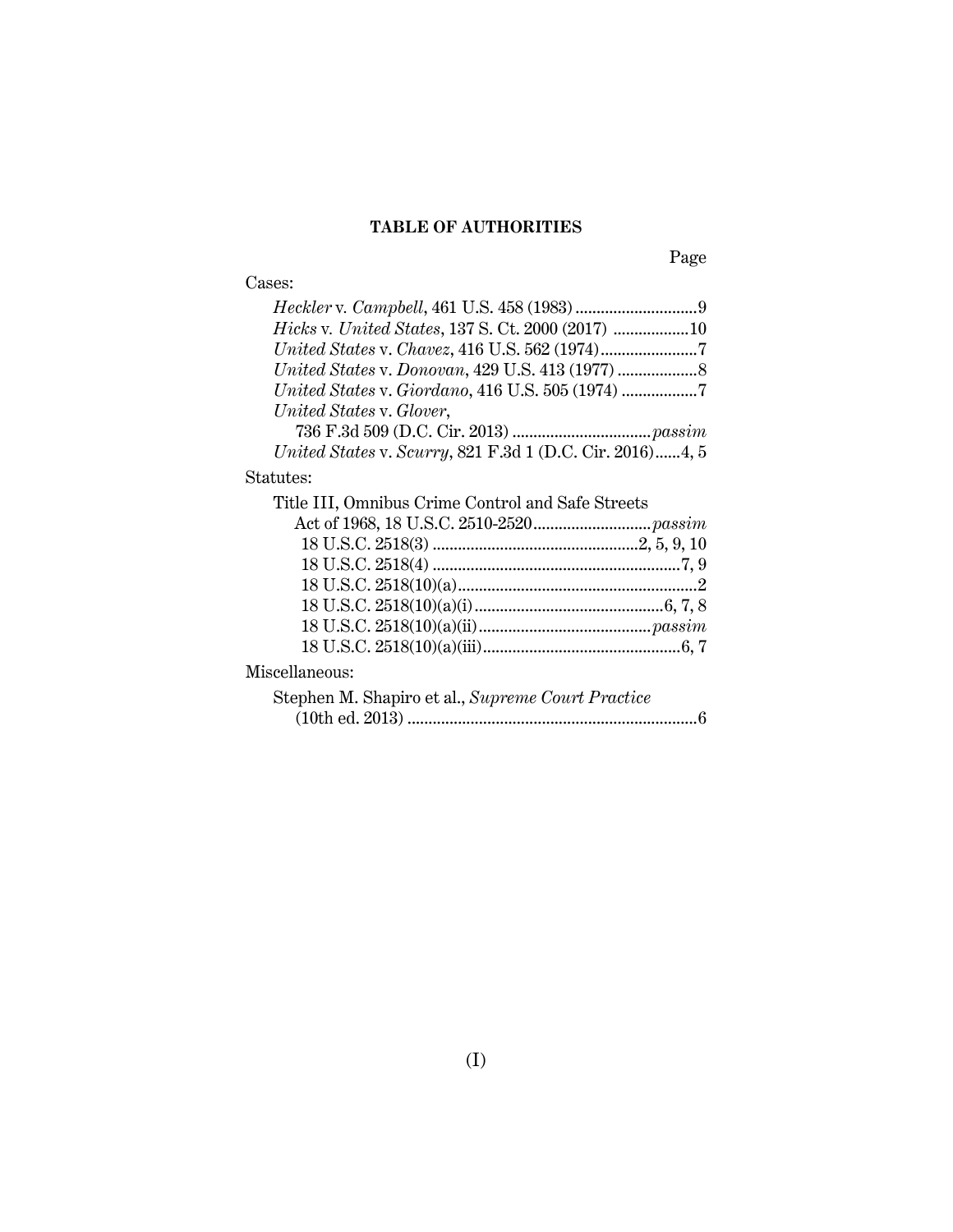## In the Supreme Court of the United States

No. 17-43

LOS ROVELL DAHDA AND ROOSEVELT RICO DAHDA, PETITIONERS

*v.* 

UNITED STATES OF AMERICA

*ON PETITION FOR A WRIT OF CERTIORARI TO THE UNITED STATES COURT OF APPEALS FOR THE TENTH CIRCUIT* 

#### **REPLY BRIEF FOR THE PETITIONERS**

Remarkably, the government devotes virtually all of its brief in opposition to arguing the merits of its interpretation of Title III of the Omnibus Crime Control and Safe Streets Act of 1968, 18 U.S.C. 2510-2520. When it comes to whether this Court should actually grant review, however, the government has conspicuously little to say. The government does not dispute that the question presented—whether Title III requires suppression of evidence obtained pursuant to a wiretap order that is facially insufficient because the order exceeds the judge's territorial jurisdiction—is an important and recurring one which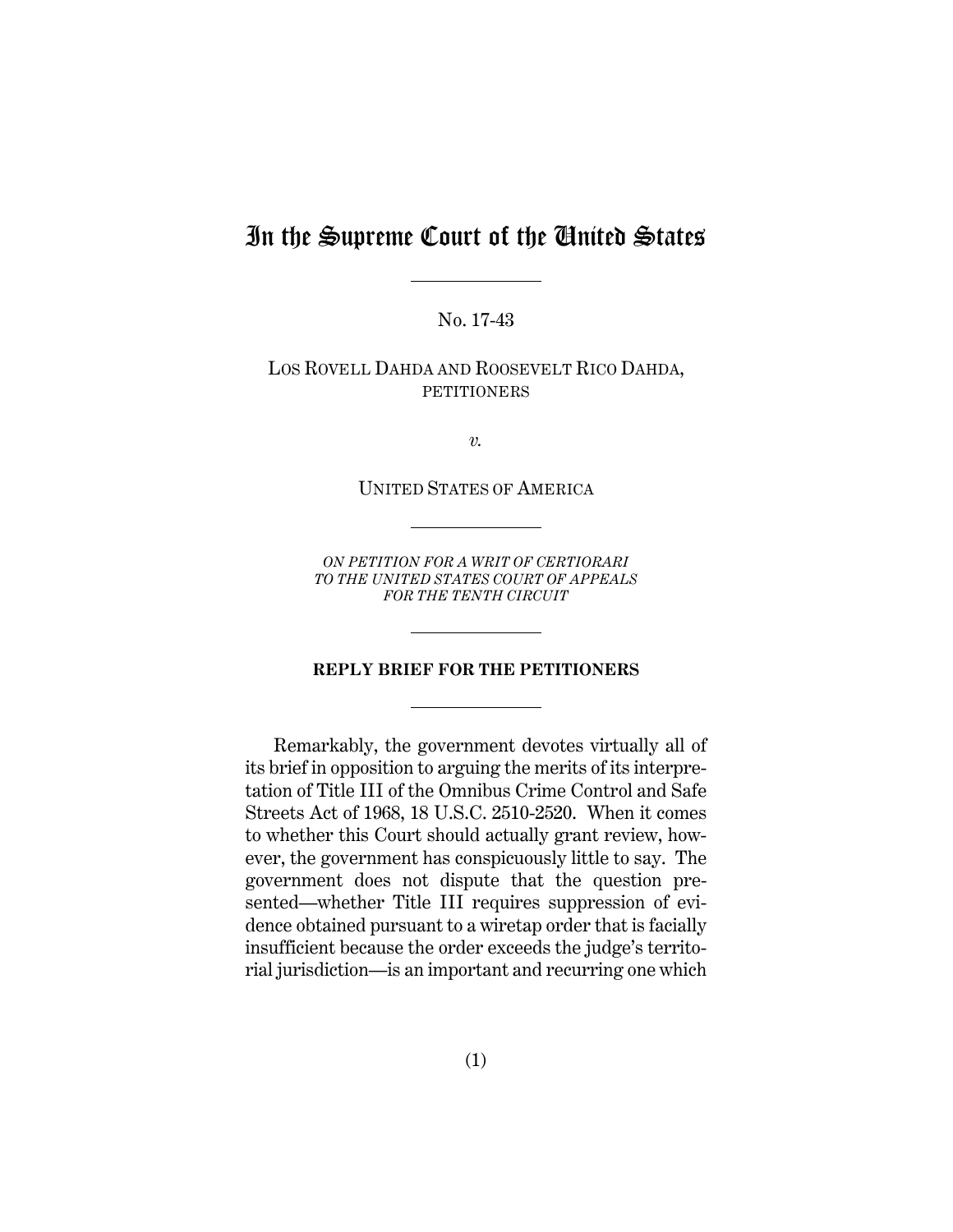arises frequently in the lower courts, but which has never come before this Court.

While the government halfheartedly contends that the courts of appeals are not divided on the question presented, the government completely ignores the fact that the Tenth Circuit (in the decisions below) and the District of Columbia Circuit (in an earlier decision) have expressly recognized the existence of a circuit conflict. In fact, the circuits are in direct conflict both on the issue whether Title III's territorial-jurisdiction limitation implicates a "core concern" of the statute, and on the antecedent issue whether the extratextual "core concerns" requirement even applies in the context of facially insufficient wiretap orders. Those conflicts warrant the Court's review, and the government offers no valid reason to postpone it. The petition for a writ of certiorari should therefore be granted.

1. The government contends that the Tenth Circuit's decisions do not conflict with the decision of any other court of appeals. See Br. in Opp. 17-21. That contention is plainly incorrect.

In the decisions below, the Tenth Circuit acknowledged that, by holding that the territorial-jurisdiction limitation of Section 2518(3) did not implicate a "core concern" of Title III warranting suppression, it was creating a conflict with the D.C. Circuit's decision on that question in *United States* v. *Glover*, 736 F.3d 509 (2013). See Pet. App. 21a, 40a. And in *Glover*, the D.C. Circuit in turn recognized that, by holding that suppression is the mandatory remedy for evidence obtained pursuant to a facially insufficient order, it was creating a conflict with "a number of [its] sister circuits [that] have imported the core concerns test into paragraph (ii)" of Section 2518(10)(a). 736 F.3d at 513.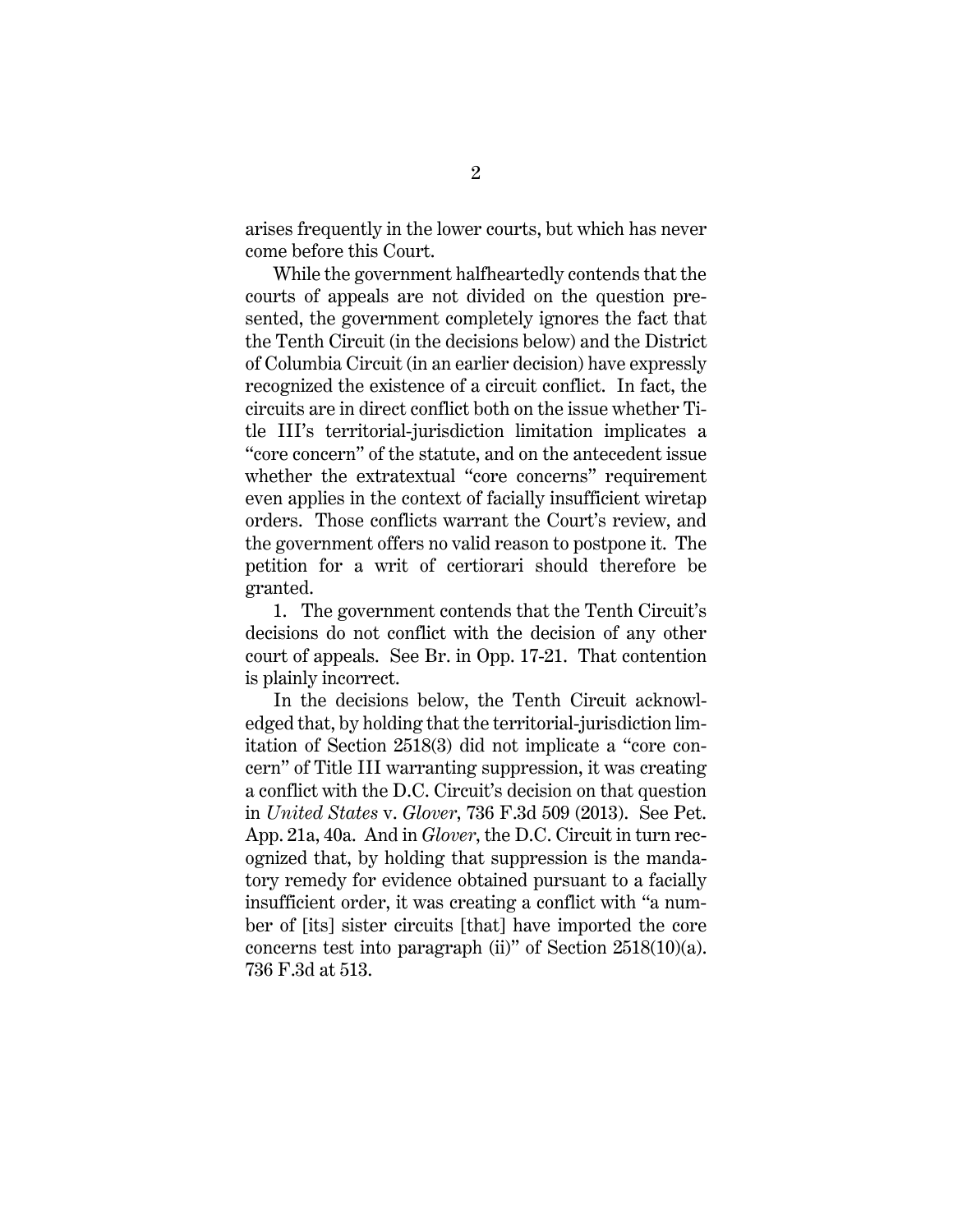In the face of those express recognitions of a circuit conflict, the government takes a curious approach. The government acknowledges that "the courts of appeals have used different language in describing the types of insufficiencies that do not warrant suppression" and that "some have reached different conclusions regarding certain specific defects." Br. in Opp. 17. Yet it contends that the courts of appeals are in "general agreement" that "some defects" do not require suppression. *Id.* at 17-18.

At the impossibly high level of generality at which it is stated, that proposition may be true. But the salient inquiry for purposes of certiorari is whether there is a circuit conflict *on the question presented here*, which focuses on a particular type of defect: namely, whether suppression is required for evidence obtained pursuant to a wiretap order that is facially insufficient *because the order exceeds the judge's territorial jurisdiction*. See Pet. i. And concerning that type of defect, there can be no doubt that a conflict exists.

In the D.C. Circuit, "[s]uppression is the mandatory remedy when evidence is obtained pursuant to a facially insufficient warrant." *Glover*, 736 F.3d at 513. The D.C. Circuit does not conduct—and indeed forbids—an additional inquiry (like the Tenth Circuit conducted in these cases, see Pet. App. 21a, 40a) into whether the facial insufficiency results from the violation of a statutory provision that implicates the "core concerns" underlying Title III. See *Glover*, 736 F.3d at 513. Instead, the D.C. Circuit applies a "mechanical test" under which "[t]here is no room for judicial discretion." *Ibid.*

Perhaps the best evidence that the government is attempting to gloss over a circuit conflict is that it attributes to *petitioners* the argument that "subparagraph (ii) establishes 'a mechanical test'—*i.e.*, 'either the warrant is facially insufficient or it is not,' " Br. in Opp. 12 (citing Pet.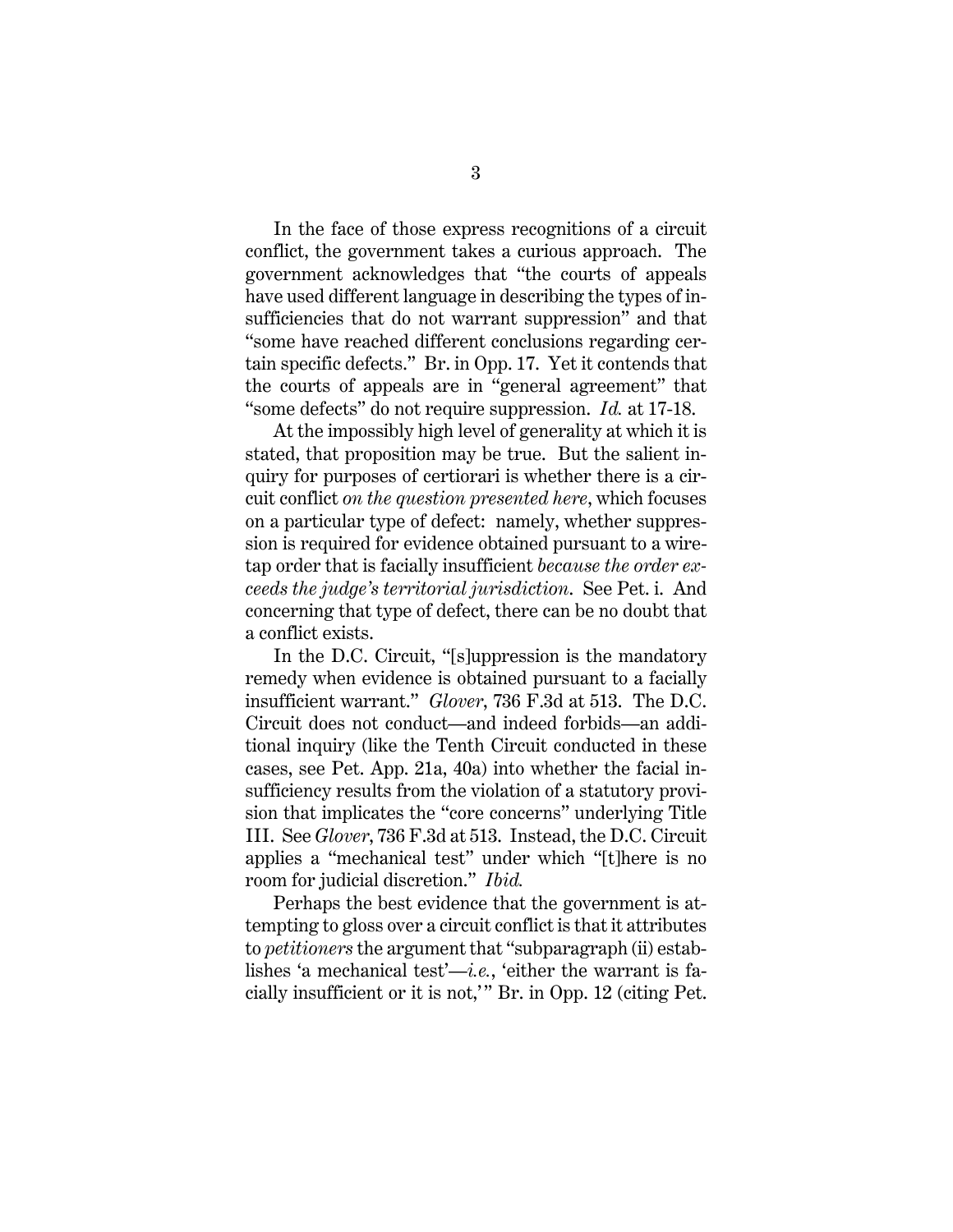13), before contending that the argument is "incorrect," *ibid.* As the government fails to mention, however, petitioners were actually quoting from Judge Silberman's opinion for the D.C. Circuit in *Glover*. See Pet. 13 (quoting *Glover*, 736 F.3d at 513).

By applying a "mechanical test" for determining whether to suppress evidence collected pursuant to an order that is facially insufficient under paragraph (ii), the D.C. Circuit stands in conflict with those courts—including the Tenth Circuit in the decisions below—that require suppression only if there is a violation of a statutory requirement that implicates a "core concern" of Title III. See Pet. 15-16 (citing six other courts of appeals that apply the "core concerns" test). Clearly, the government disagrees with the "mechanical test" that the D.C. Circuit adopted. See Br. in Opp. 12. But that disagreement merely highlights the existence of a circuit conflict that warrants this Court's review.

Notably, the D.C. Circuit recently reiterated its adherence to the "mechanical test" for the suppression of evidence derived from a facially insufficient order. In *United States* v. *Scurry*, 821 F.3d 1 (2016), the D.C. Circuit reaffirmed that, if a wiretap authorization order is "insufficient on its face" under Section 2518(10)(a)(ii), "suppression is mandatory," without any additional requirement that the facial insufficiency must have resulted from the violation of a statutory requirement that implicates a "core concern" of Title III. *Id.* at 5, 13.

To be sure, as the government notes (Br. in Opp. 18), the D.C. Circuit acknowledged in *Scurry* that it had left open the possibility in *Glover* that a "technical defect" in a wiretap order "might not rise to the level of facial insufficiency." 821 F.3d at 12. Critically for present purposes, however, the D.C. Circuit did not suggest in *Scurry* that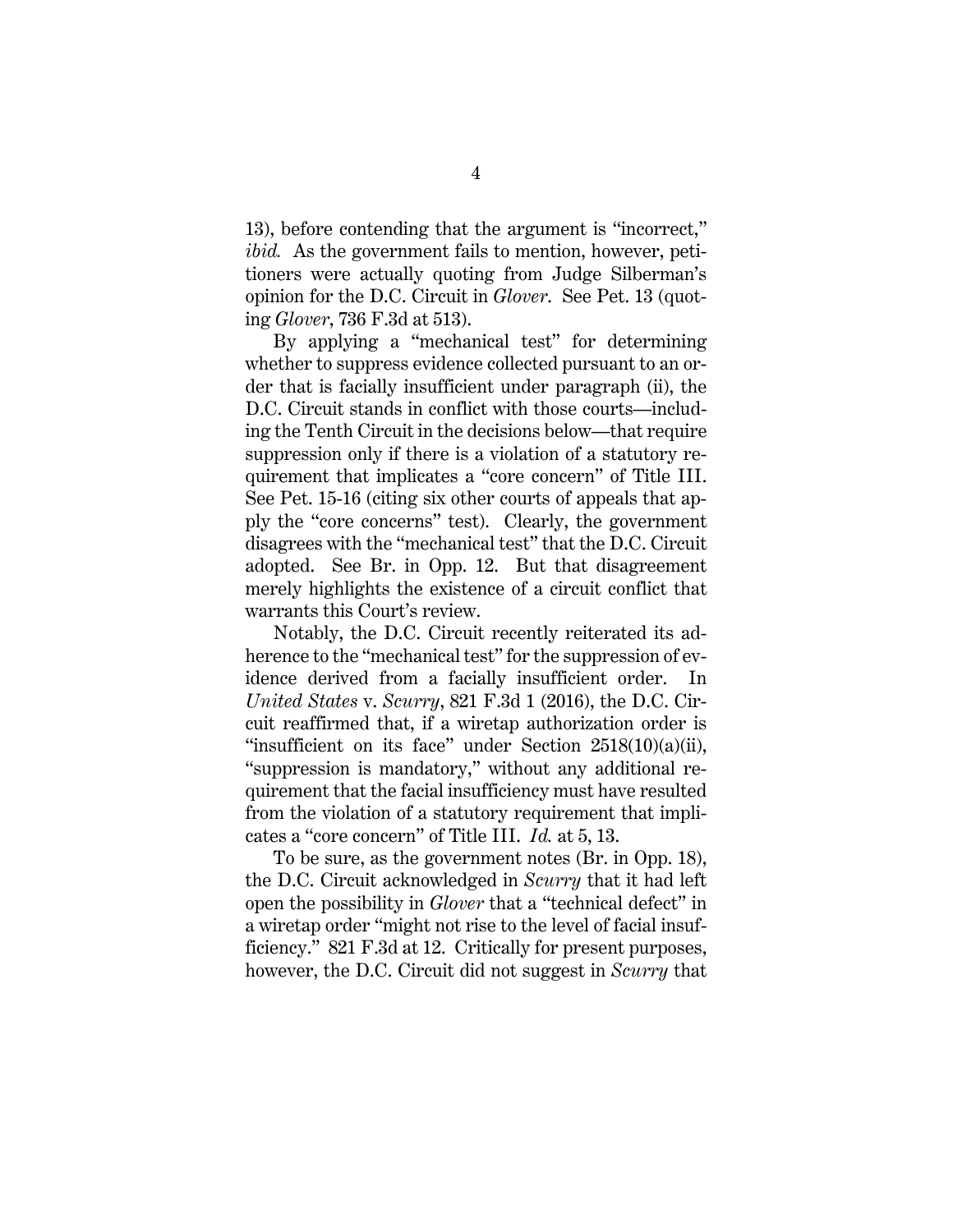a violation of the territorial-jurisdiction restriction in Section 2518(3) could be excused as such a "technical defect." To the contrary, in *Glover*, the court expressly rejected that proposition (and proceeded to hold that, even if an inquiry into the "core concerns" of Title III were required for suppression purposes, "territorial jurisdiction *is* a core concern of Title III"). 736 F.3d at 515. If anything, therefore, *Scurry* simply reinforces the D.C. Circuit's position on the question presented.

Faced with the obvious (and expressly recognized) conflicts both on the question whether violation of the territorial-jurisdiction limitation implicates the "core concerns" of Title III and on the antecedent question whether an inquiry into "core concerns" is even required at all, the government resorts to drawing irrelevant factual distinctions between *Glover* and the decisions below—including distinctions concerning whether the government explicitly intended to execute the wiretap order at issue outside the judge's jurisdiction, see Br. in Opp. 19, and whether communications were actually intercepted outside the judge's jurisdiction, see *id.* at 20. But there is no reason to believe that those factual distinctions were relevant to either court's analysis—and, given each court's recognition of the existence of a circuit conflict, there is good reason to believe they were not.

Instead, the pertinent legal question is whether "suppression is \* \* \* required for [a] district court's authorization of wiretaps beyond the court's territorial jurisdiction." Pet. App. 21a. The answer to that question does not depend on any other factual considerations; it is the *authorization* to exceed the court's territorial jurisdiction that renders a wiretap order facially insufficient under Section  $2518(10)(a)(ii)$ . Accordingly, both in the decisions below and in *Glover*, the court focused on whether the au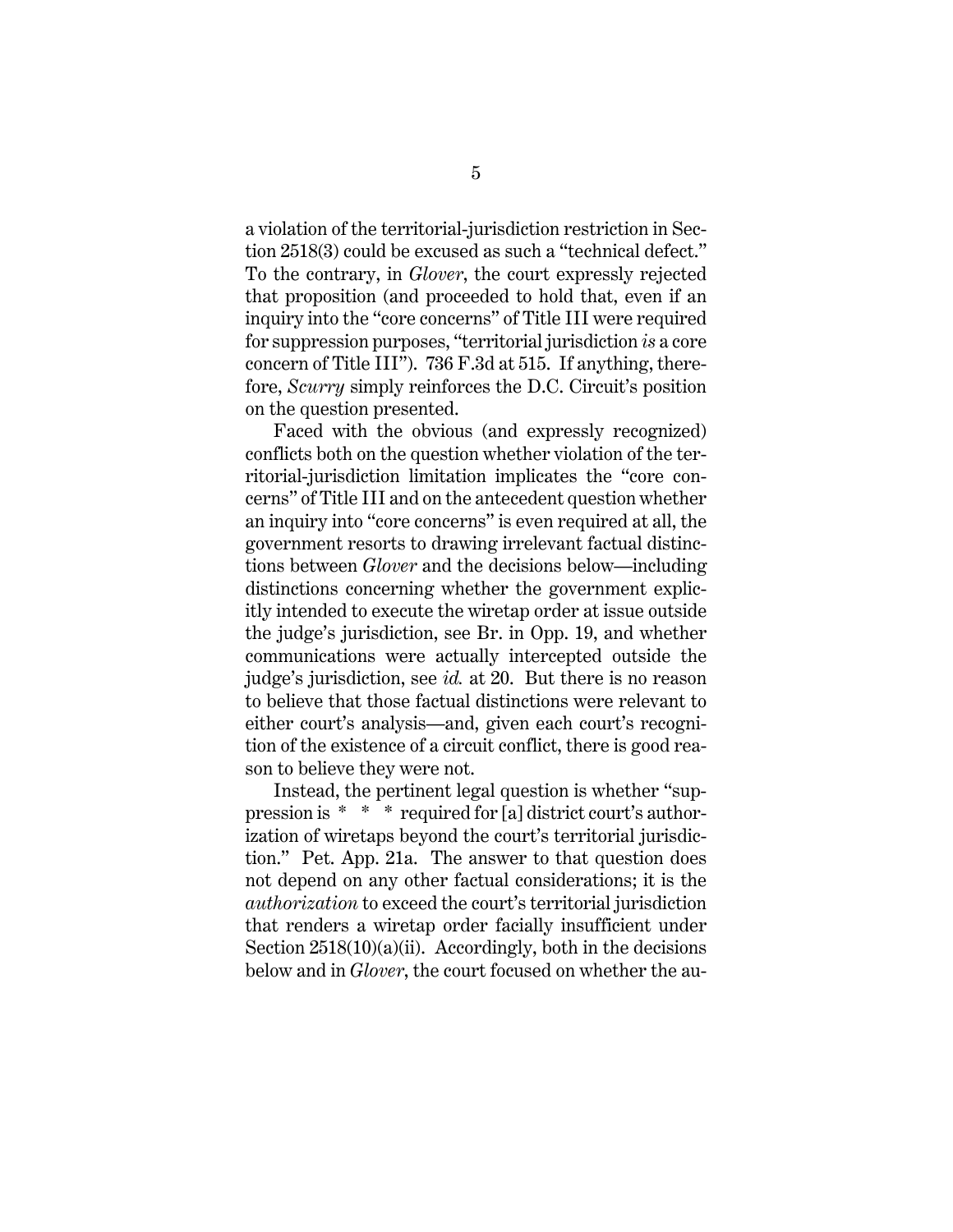thorization was improper, not on whether communications were actually intercepted outside the judge's jurisdiction. See Pet. App. 21a-24a; *Glover*, 736 F.3d at 514.

In short, the government cannot sincerely dispute that the courts of appeals have announced and applied conflicting legal standards regarding whether suppression is the automatic remedy for evidence obtained pursuant to a facially insufficient order resulting from a violation of Title III's territorial-jurisdiction limitation—or that the resolution of that conflict would be outcome-determinative in these cases. Because there can be no doubt that these cases would have come out differently if they had been decided in the D.C. Circuit, there is a valid circuit conflict warranting the Court's review. See Stephen M. Shapiro et al., *Supreme Court Practice* § 6.31(a), at 479 (10th ed. 2013).

2. Tacitly recognizing that these cases are compelling candidates for further review, the government devotes the vast majority of its brief in opposition to an extended discussion of the merits. See Br. in Opp. 8-17. As we have already explained, the government's merits position is incorrect, largely for the reasons given by the D.C. Circuit in *Glover*. See Pet. 17-22. We address just a few additional points concerning the government's position here and leave the remainder to subsequent merits briefing if certiorari is granted.

To begin with, the government largely ignores the fact that this Court developed the "core concerns" test in an effort to distinguish paragraph (i) of Section  $2518(10)(a)$ from paragraphs (ii) and (iii) and thereby give each paragraph independent content. See Pet. 18-20. The government attempts to argue forward from that limitation on paragraph (i), arguing that Congress could not have intended to allow *facial insufficiency* under paragraph (ii)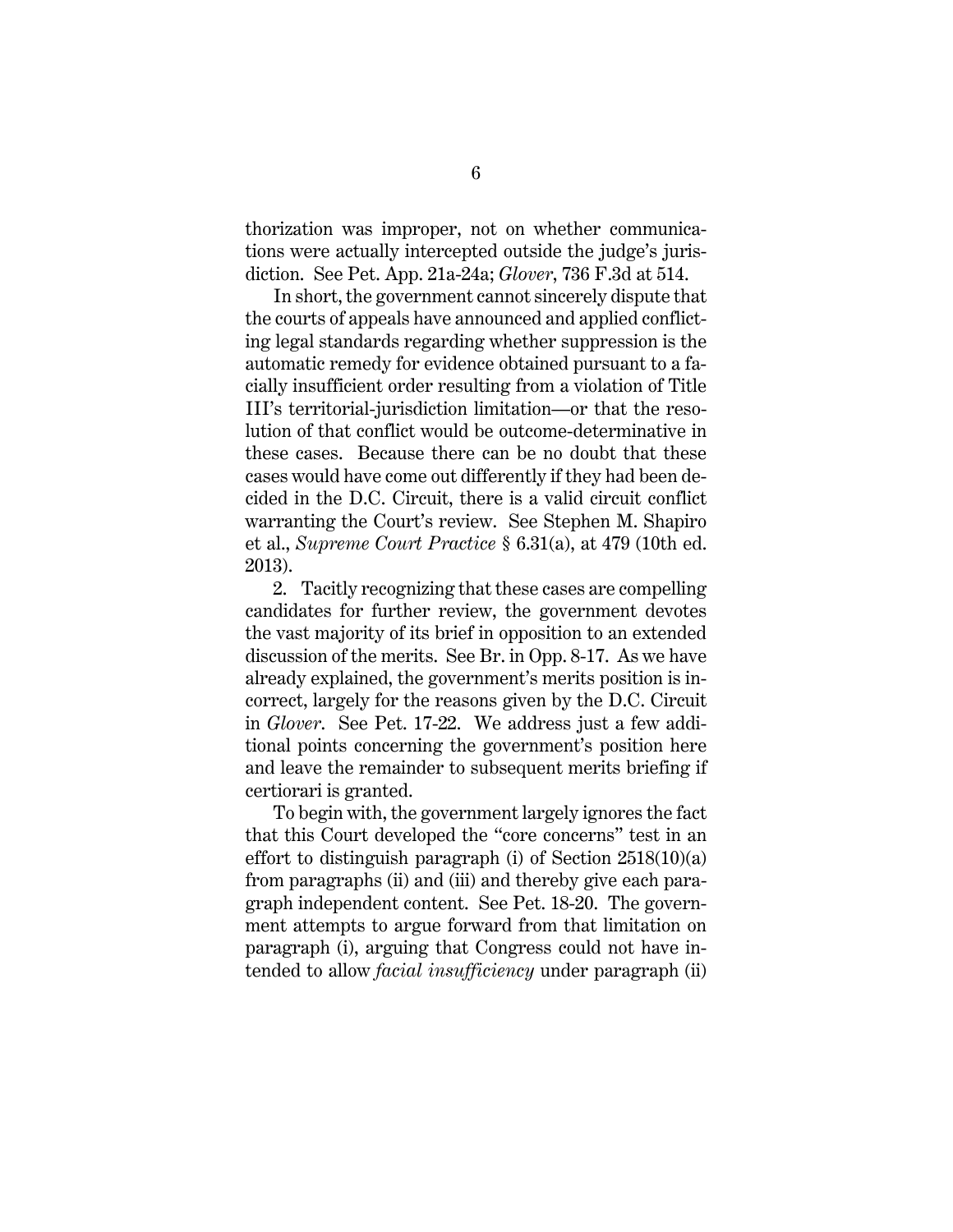to result in suppression regardless of whether a "core concern" of the statute is implicated when *unlawful interception* under paragraph (i) does not result in suppression unless the "core concerns" test is satisfied. See Br. in Opp. 14-15.

But that argument simply takes issue with Congress's choice to include facial insufficiency as an independent ground for suppression in Title III. As this Court has held, "paragraphs (ii) and (iii) must be deemed to provide suppression for failure to observe some statutory requirements that would not render interceptions unlawful under paragraph (i)." *United States* v. *Giordano*, 416 U.S. 505, 527 (1974); see *United States* v. *Chavez*, 416 U.S. 562, 575 (1974). The whole point of this Court's decisions in *Chavez* and *Giordano* was to give independent content to each paragraph by limiting the scope of paragraph (i). Yet reading the same limitation into paragraph (ii) would defeat that objective and render paragraph (ii) entirely superfluous. The government fails to identify a single circumstance under its interpretation in which a facially insufficient warrant would unambiguously justify suppression under paragraph (ii) where the interception was lawful under paragraph (i). See Br. in Opp. 15.

Instead, the government timidly suggests that "a court *might* conclude that suppression is warranted under subparagraph (ii) even if the interception complied with the terms of the order and was not 'unlawful[]' under subparagraph (i)" in one circumstance: namely, where "the identity of the person whose communications are to be intercepted" was "known" under 18 U.S.C. 2518(4) but not included in the wiretap order. Br. in Opp. 15 (emphasis added). But the government offers no case law to support the proposition that suppression would be warranted in that circumstance under paragraph (ii)—nor could it,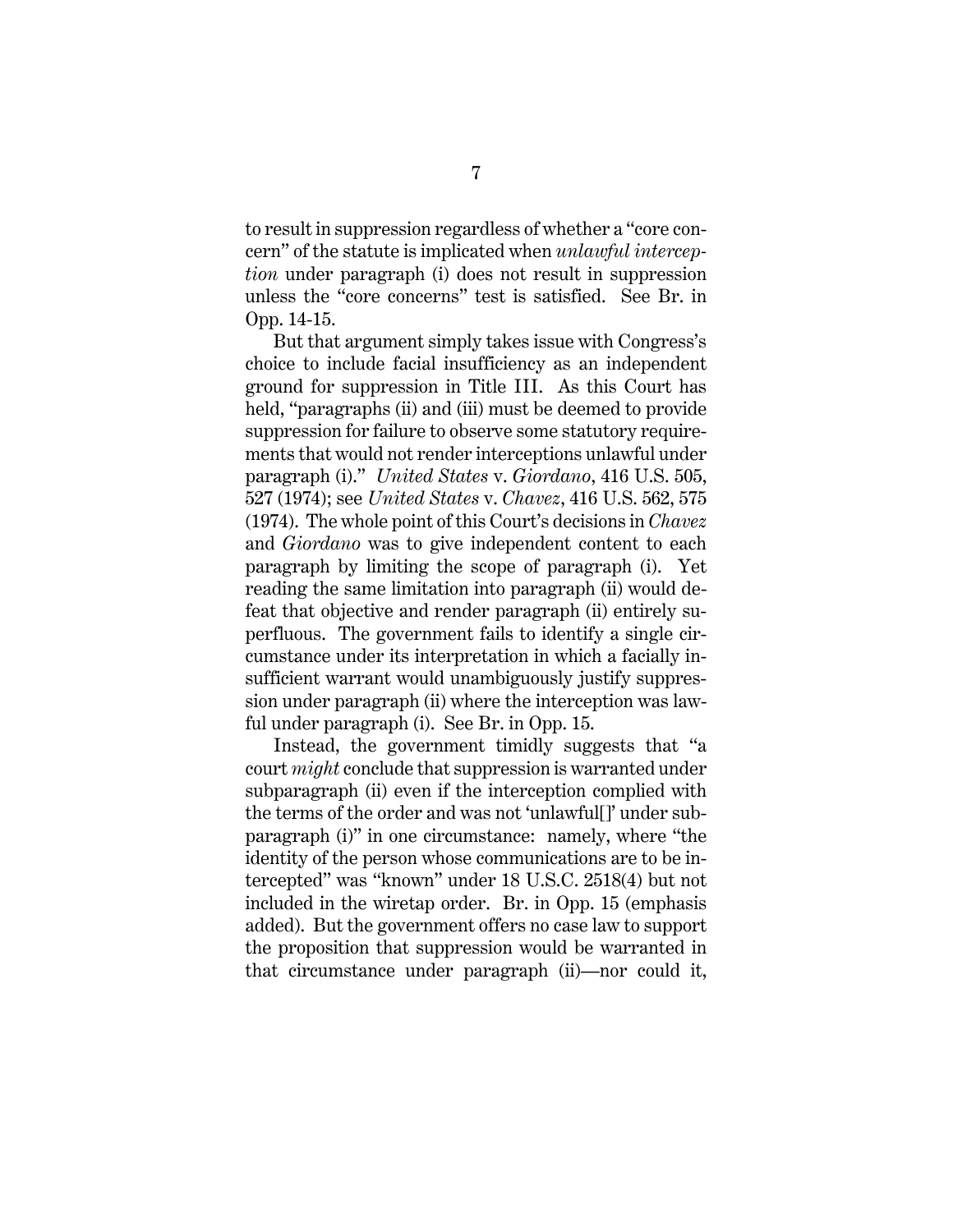given that the government's hypothetical closely resembles the facts of *United States* v. *Donovan*, 429 U.S. 413 (1977).

In *Donovan*, the relevant applications identified some persons whose communications were to be intercepted, but failed to identify additional known persons. 429 U.S. at 419-420. The Court initially stated that there was "no basis" to suggest the orders were facially insufficient under Section 2518(10)(a)(ii). *Id.* at 432. That made eminent sense, because it would have been impossible to detect from the four corners of the orders that they contained the defect of failing to identify the persons at issue. The Court proceeded to hold that the failure to identify those persons did not require suppression under paragraph (i) either, because it did not implicate the "core concerns" of Title III. See *id.* at 433-435. *Donovan* thus strongly suggests that, in the government's hypothetical, the defect either would not implicate paragraph (ii) at all, or would not satisfy the "core concerns" test even if it did.

The government thus cannot dodge the inescapable conclusion that paragraph (ii) would be entirely subsumed within paragraph (i) if the extratextual "core concerns" test were applied to it. Congress specifically chose to provide for suppression when the facial insufficiency of a wiretap order does not rise to the level of unlawful interception, and that choice cannot be overridden under the guise of statutory interpretation.

Finally on the merits, the government offers no valid response to petitioners' contention that, even if the "core concerns" test did apply here as a prerequisite to suppression, the failure to comply with Title III's territorial-jurisdiction limitation implicates the "core concerns" of the statute. See Pet. 20-22; *Glover*, 736 F.3d at 515. It is a fundamental principle of our legal system that courts may act only within their jurisdictions, and the government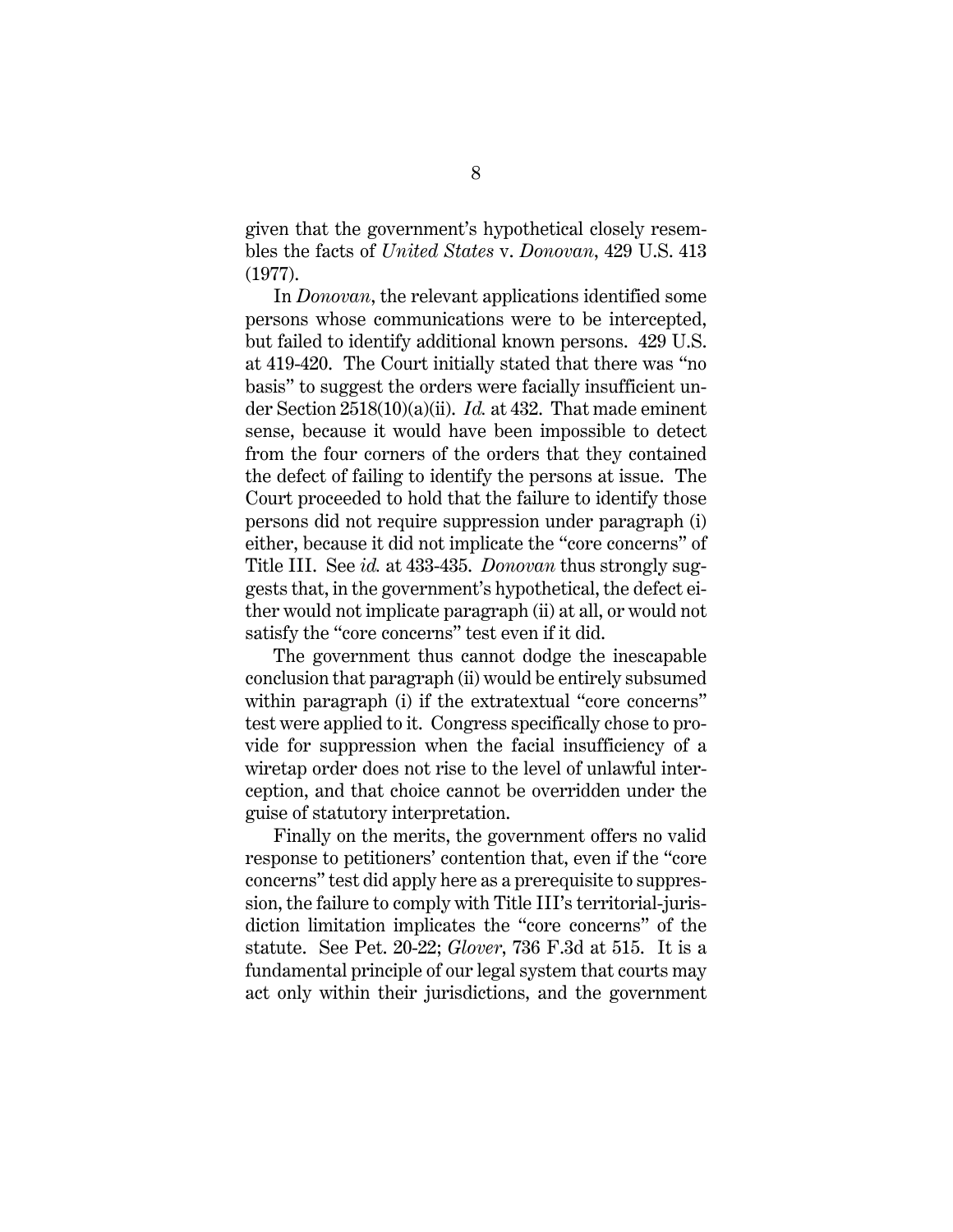does not dispute that the territorial-jurisdiction limitation at least limits forum shopping, even if it does not prevent it altogether. See Br. in Opp. 16-17.

3. The government does not dispute that the question presented in these cases is one of obvious importance to the federal criminal system or that the frequency with which the issue arises further supports review. Instead, the government makes two passing vehicle arguments, see Br. in Opp. 21-22, both of which are flawed and unpersuasive.

First, the government argues that the wiretap orders at issue here were not facially insufficient at all, because there is no affirmative requirement to specify a territorial limitation on the face of a Title III order. See Br. in Opp. 21-22; see also *id.* at 11-12. As a preliminary matter, the government did not raise that argument below, and it is therefore forfeited. See *Heckler* v. *Campbell*, 461 U.S. 458, 468 n.12 (1983).

In any event, any such argument would be insubstantial. Title III expressly permits a judge only to enter a wiretap order "authorizing or approving interception of wire, oral, or electronic communications *within the territorial jurisdiction of the court in which the judge is sitting*." 18 U.S.C. 2518(3) (emphasis added). While the statute proceeds in the next subsection (Section 2518(4)) to identify additional information that must be contained on the face of the order, we are aware of no court that has held that a Title III wiretap order need not include a territorial-jurisdiction limitation, notwithstanding the plain language of Section 2518(3)—much less that an order affirmatively authorizing interception "in any other jurisdiction within the United States," like the ones at issue here, is facially sufficient. See Pet. 6. The government similarly identifies no court that has adopted that counterintuitive position. Not surprisingly, therefore, both the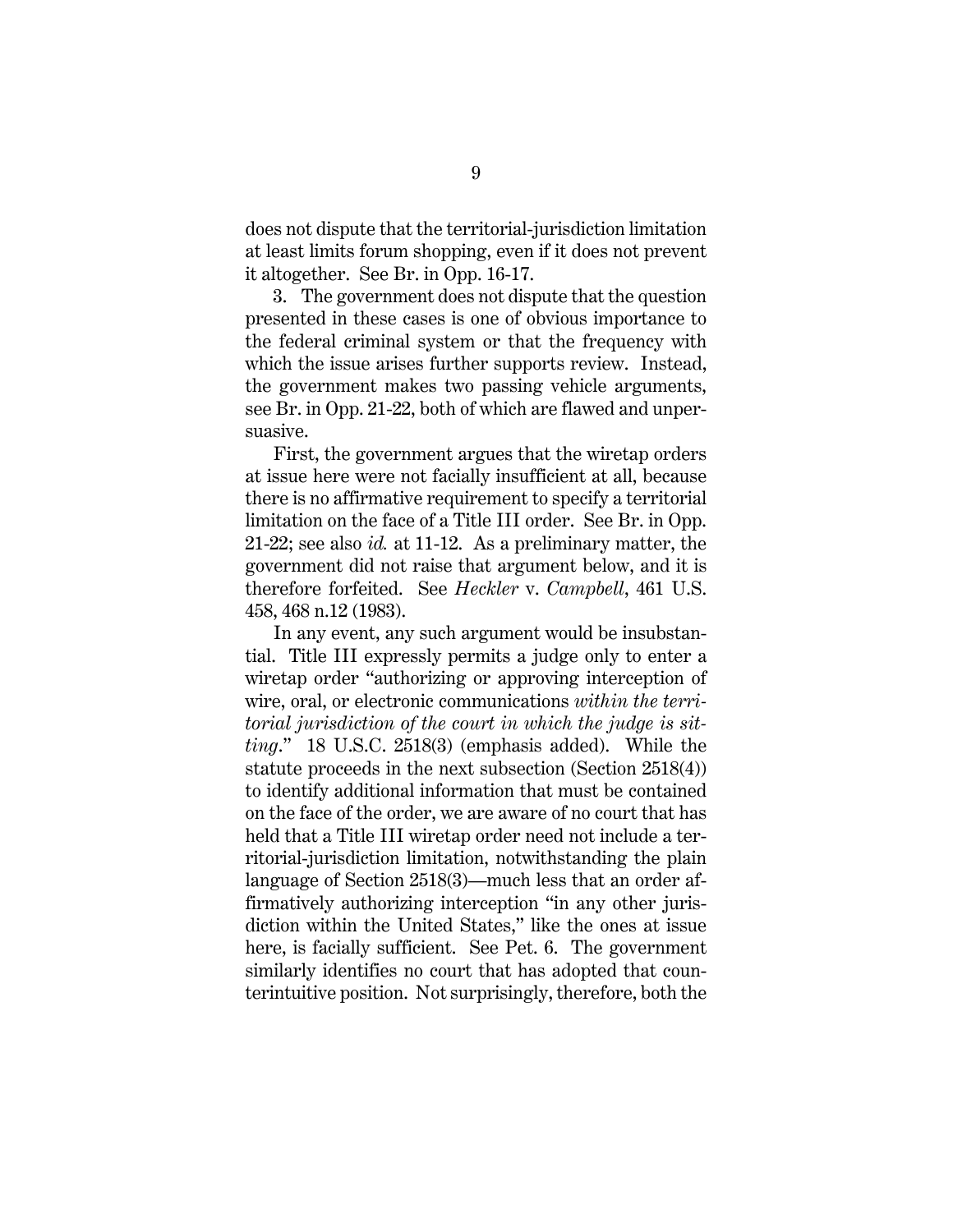Tenth Circuit (in the decisions below) and the D.C. Circuit (in *Glover*) operated on the understanding that a violation of the territorial-jurisdiction limitation goes to the facial sufficiency of the order. See Pet. App. 15a, 20a; *Glover*, 736 F.3d at 515.

Second, the government argues that any error in the admission of the evidence from the wiretap orders was harmless. See Br. in Opp. 22. But that argument is also insubstantial. Any error here can hardly be deemed harmless in light of the court of appeals' acknowledgment that "[m]uch of the evidence" against petitioners was obtained through the wiretap orders, see Pet. App. 14a, 39a, and in light of the government's heavy reliance on the wiretap evidence in its own briefing, see 15-3236 Gov't C.A. Br. 3-6. In any event, the court of appeals ultimately reserved judgment on the harmlessness question. See Pet. App. 25a n.8. If this Court holds that the admission of the wiretap evidence was erroneous, it can leave harmlessness for the court of appeals to consider on remand, as it "routinely" does in similar cases. See *Hicks* v. *United States*, 137 S. Ct. 2000, 2000 (2017) (Gorsuch, J., concurring).

\* \* \* \* \*

In sum, these cases present an acknowledged circuit conflict on a question of exceptional legal and practical importance. The Court should grant review to resolve the conflict and correct a chronic misinterpretation of a statutory provision that plays a central and growing role in the federal criminal system. The petition for a writ of certiorari should be granted.